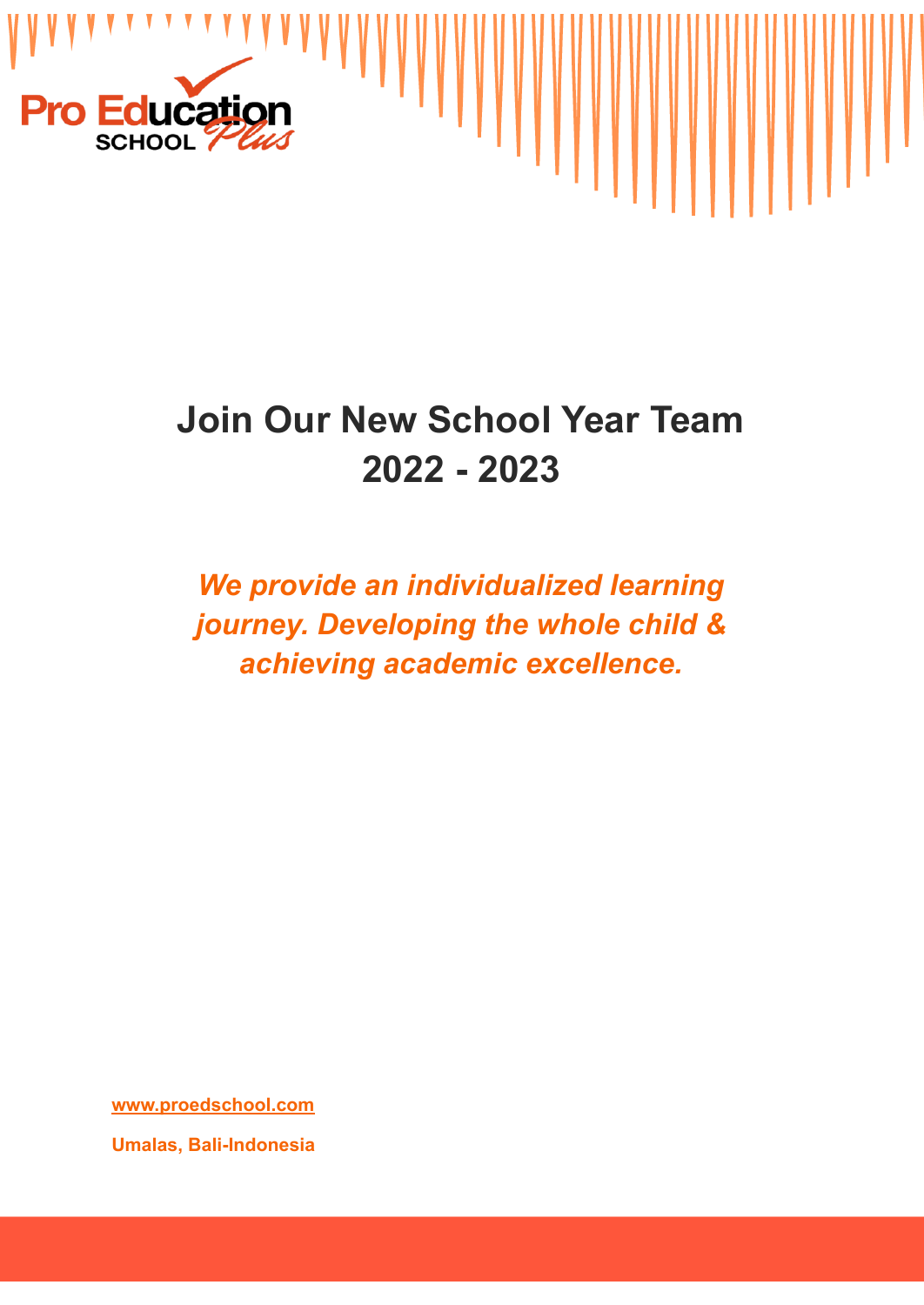

We have a fantastic team of national and international teachers and specialists. We are also proud of our continuing program of professional development, to ensure best practice is always being incorporated in our classrooms. Our teachers are highly trained in areas such as communication, well-being, and curriculum differentiation, and this ensures we have more than just classroom teachers, we have expert educators.

#### **Our School**

ProEducation School (ProEd) in Umalas, Bali, is an inclusive international school providing differentiated instruction for [primary](http://www.proedschool.com/primary-school.html) to high school [students](http://www.proedschool.com/high-school.html) (Grades 1 to 13). We cater to multiple learning [preferences](https://www.proedschool.com/towards-independence.html) and differences for both mainstream students and those with additional needs.

#### **Our Approach to Learning**

We take a student-centered approach to education, with small class sizes and individualized timetables. Our educators focus on individual learning needs and developing the whole child. Our teachers work alongside our specialists to ensure that each child's specific needs are addressed, with curriculum and teaching strategies being differentiated where needed.

#### **Our Curriculums**

ProEducation follows the prodigious British Curriculum and students receive international accreditation through EdExcel, the [Primary](https://www.proedschool.com/primary-school.html) School Achievement test, [IGCSE,](https://www.proedschool.com/high-school.html) and A-Level[s.](https://www.proedschool.com/distance-education.html) In addition, we provide the internationally accredited [ASDAN](https://www.proedschool.com/towards-independence.html) curriculum for those with additional learning needs. Our curriculums are combined and tailored to create student timetables that build on our students' strengths, whilst supporting their needs[.](https://www.proedschool.com/high-school.html)